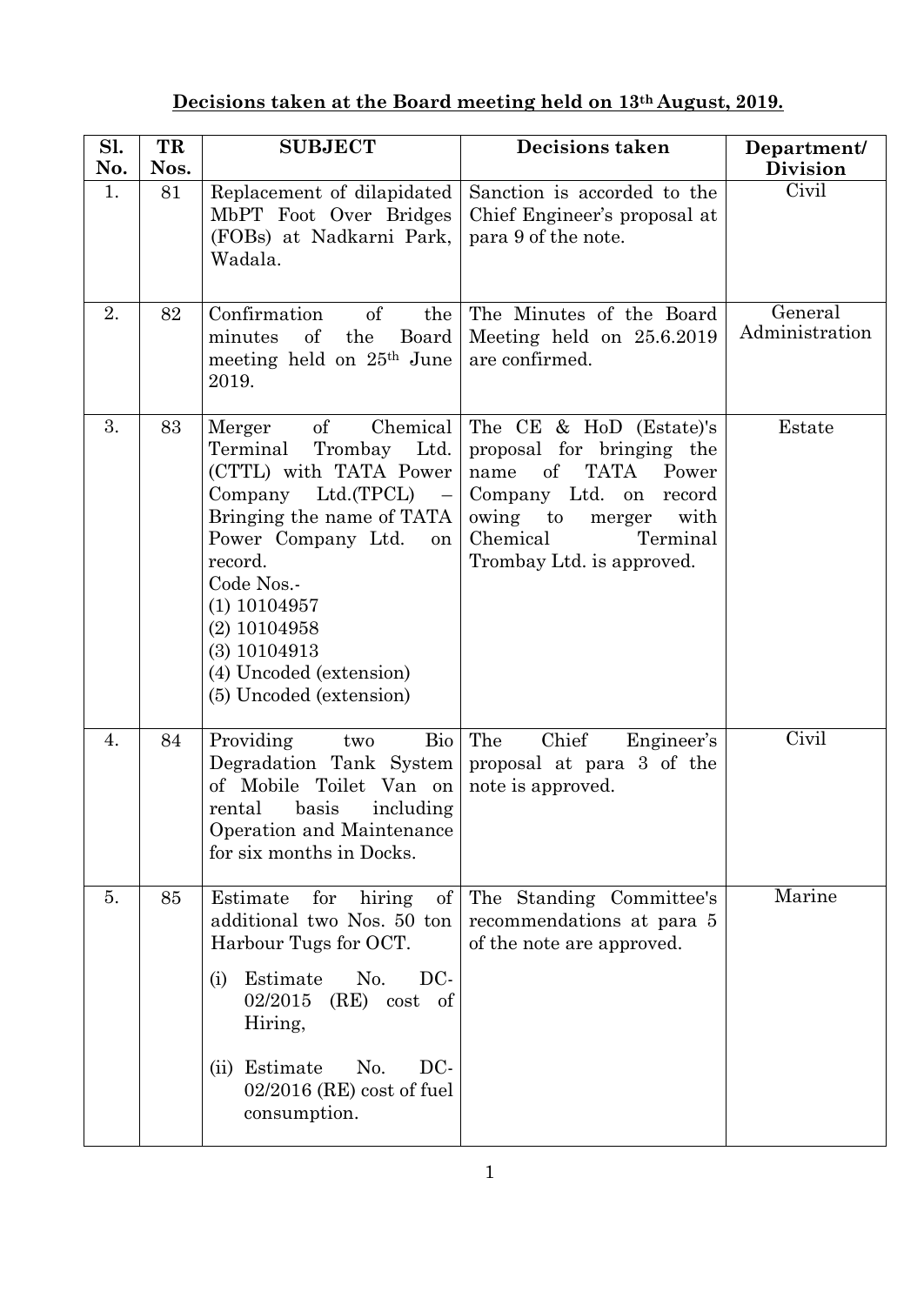| Sl.<br>No. | TR<br>Nos. | <b>SUBJECT</b>                                                                                                                                                                                              | <b>Decisions taken</b>                                                                                               | Department/<br><b>Division</b> |
|------------|------------|-------------------------------------------------------------------------------------------------------------------------------------------------------------------------------------------------------------|----------------------------------------------------------------------------------------------------------------------|--------------------------------|
| 6.         | 86         | Tender No.E.75/2018 -<br>"Capital Dredging Works"<br>For<br>Deepening<br>and<br>Widening<br>of<br>Approach<br>Channel<br>Second<br>to<br>Chemical Berth at Pir Pau<br>in Mumbai."                           | Chief Engineer's<br>The<br>proposal at para 10 of the<br>note is approved.                                           | Civil                          |
| 7.         | 87         | Consideration of Valuation<br>Report in respect of CTS<br>No.419, Survey No.478,<br>Gavanpada,<br>Pir<br>Pau,<br>Village Mahul, Chembur,<br>Mumbai -<br>400074<br>for<br>fixation of SoR for Pir Pau.       | Sanction is accorded to the<br>Land Allotment Committee's<br>Recommendations at para 8<br>of the note.               | <b>Estate Division</b>         |
| 8.         | 88         | Waiver of reinstatement<br>and supervision charges for<br>laying redundant OFC line<br>from Yellow Gate Police<br>Station to BPX Terminal by<br>Bureau of Immigration,<br>Mumbai Police.                    | Chief<br>The<br>Engineer's<br>proposal at para 7 of the<br>note is approved.                                         | Civil                          |
| 9.         | 89         | MbPT Employees' (RSP)<br>Regulations,<br>2010<br>Amendments to the RRs for<br>the posts of Hindi Officer,<br>Asstt. Director (Research).<br>Supervisor (Cash & Bills),<br>Jr. Foreman Diver, Matron<br>etc. | Consideration deferred.                                                                                              | HR Division                    |
| 10.        | 90         | <b>SECRET</b>                                                                                                                                                                                               |                                                                                                                      |                                |
| 11.        | 91         | Court, OOCJ<br>Writ<br>High<br>Petition No. 629 of 2018<br>Parasnath Yadav<br>Petitioner<br>V/s.<br>Mumbai Port Trust & Ors.<br>Respondents                                                                 | Ex-post-facto<br>is<br>sanction<br>accorded<br>the<br>Traffic<br>to<br>Manager's proposal at para<br>17 of the note. | Traffic                        |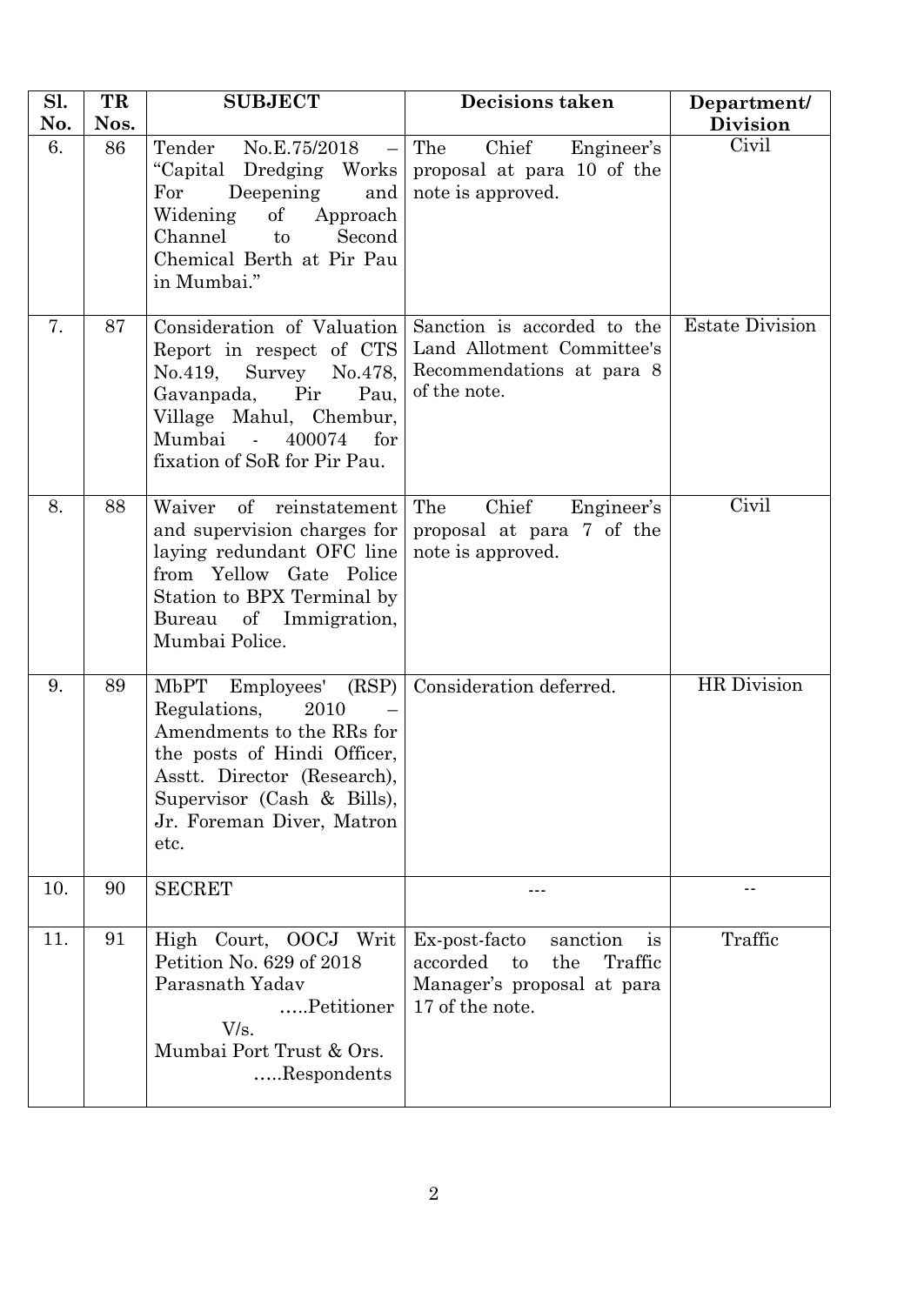| Sl.<br>No. | TR<br>Nos. | <b>SUBJECT</b>                                                                                                                                                                                                                                                                     | <b>Decisions taken</b>                                                                                                                                                                                                                                                                                                                                                                                                                                                                                                                                                                                                                  | Department/<br><b>Division</b> |
|------------|------------|------------------------------------------------------------------------------------------------------------------------------------------------------------------------------------------------------------------------------------------------------------------------------------|-----------------------------------------------------------------------------------------------------------------------------------------------------------------------------------------------------------------------------------------------------------------------------------------------------------------------------------------------------------------------------------------------------------------------------------------------------------------------------------------------------------------------------------------------------------------------------------------------------------------------------------------|--------------------------------|
| 12.        | 92         | Extension<br>of<br>storage<br>facilities for import bagged<br>and<br>concessional<br>cargo<br>storage upto 180 days.                                                                                                                                                               | Traffic<br>The<br>Manager's<br>proposal at para 10 of the<br>note is approved.                                                                                                                                                                                                                                                                                                                                                                                                                                                                                                                                                          | Traffic                        |
| 13.        | 93         | Construction of Mumbai<br>Harbour<br>Link<br>Trans<br>(MTHL),<br>Project<br>$_{\rm by}$<br>MMRDA - Alignment and<br>Road Interchange system at<br>Sewree including portion of<br>East West corridor falling<br>within MbPT area.                                                   | (1)<br>The Chief Engineer &<br>HoD(Estate)'s proposal<br>at para $17$ (a) and (c) is<br>approved.<br>As regards proposal at<br>(2)<br>para 17(b), the legal<br>proceedings<br>to<br>be<br>continued for recovery<br>of dues till the date of<br>handing<br>the<br>over<br>premises to MMRDA.                                                                                                                                                                                                                                                                                                                                            | <b>Estate Division</b>         |
| 14.        | 94         | of<br>Establishment<br>600<br>Speciality<br>bedded<br>Super<br>Hospital with an option to<br>develop a Medical College<br>and further expansion of<br>Hospital on PPP by Online<br>Tender No.CMO 14/2018-19<br>dated 15.10.2018. Tender<br>Committee Report (TCR) on<br>price bid. | Approval is accorded to:<br>(i)<br>the CMO's proposal at<br>para 34 of the note.<br>the<br>(ii)<br>accept<br>Recommendation<br>No.2 of the Tender<br>Committee Report on<br>Price Bid as per para<br>32 of the note.<br>the<br>(iii)<br>accept<br>post<br>Revised<br>negotiation<br>Price Bid Offer dated<br>13.8.2019<br>submitted<br>by the Bidder.<br>issue LOA based on<br>(iv)<br>the revised price bid<br>offer before conclusion<br>of the current Board<br>session.<br>include the Alternate<br>(v)<br>Medicines<br>such<br>as<br>Ayurveda in Phase 0<br>of the<br>Project<br>by<br>making<br>necessary<br>addition in the DCA. | Medical                        |